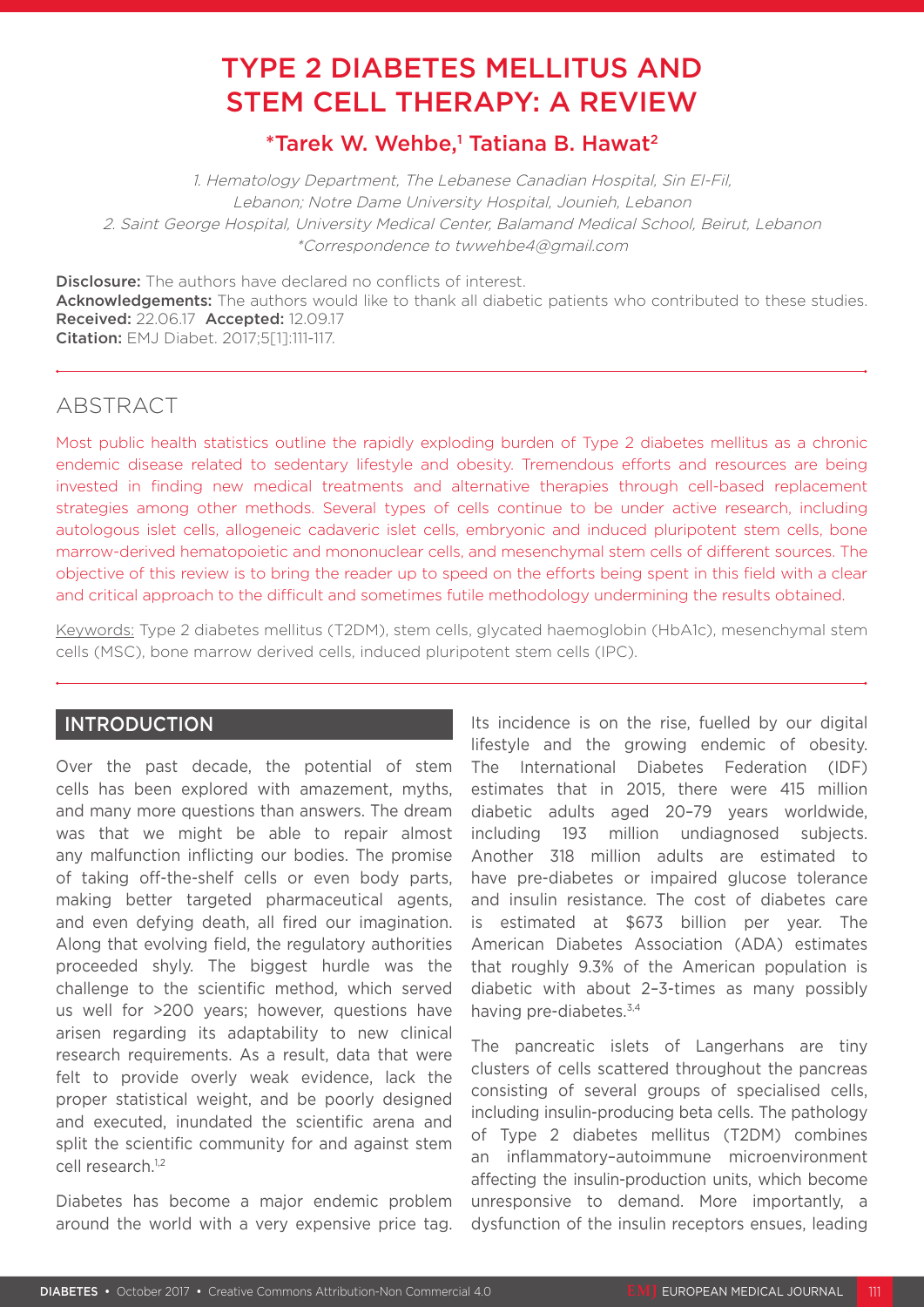to peripheral insulin resistance. Another component of the pathobiology is widespread microvascular disease, which leads to many of the clinical manifestations and complications accompanying T2DM, including limb ischaemia and ulcers, retinal damage, impotence, neuropathies, nephropathies, and cardiovascular and cerebral-vascular diseases.<sup>5-8</sup>

Cellular therapy for diabetes has adapted different protocols and methods due to uncertainty regarding the best cells to use, optimal cell number, route of administration, and schedule. Many cells remain under investigation, including embryonic reprogrammed cells, pancreatic islet-derived replacement cells, reprogrammed induced pluripotent stem cells (IPC), mesenchymal stem cells (MSC), bone marrow mononuclear cells (BM-MNC), and others.

# PRIMARY ISLET CELL REPLACEMENT

Allo and autotransplantation of islet cells were two of the earliest methods used to replace damaged beta cells. The allotransplantation, consisting mainly of infusion of cadaveric islet cells into the hepatic artery, is used mostly for Type I diabetes mellitus, but major drawbacks existed as patients had to be on lifelong immune suppression to prevent immune rejection. Allografting was mostly carried out between 1999 and 2013 and documented by the Collaborative Islet Transplant Registry (CITR). One thousand and eleven allogeneic islet transplants were carried out by 2013, mostly in North America. Autologous islet transplant is performed following total pancreatectomy in cases of severe, chronic pancreatitis. The islets are infused back into the hepatic artery or directly into muscle to reimplant and regain function in a new, less aggressive microenvironment.9

# INDUCED ISLET BETA CELLS

The lack of sufficient sources of islet cells, need for immune-suppression when performing allotransplants, and the high mortality and morbidities associated with islet cell transplantation led to the need for new sources to replace the damaged beta cells in diabetes.

Different cells, including embryonic, MSC, IPC, hepatocytes, fibroblasts, and neurons were shown to be transformable into beta islet cells using sequential expression of one or several differentiation genes leading ultimately to the beta-cell phenotypes capable of releasing insulin on demand.10 Using the IPC technology on autologous cells, several factors and media were shown to promote this transformation. Oct4, Nanog, and Pdx1 are differentiation factors expressed early in pancreatic embryogenesis. Other factors, including Sox17, FoxA2, Pdx1, Nkx6.1, and Ngn3, may be used to induce transformation into functional beta cells. Factors like Pax4 have been shown to induce alpha cell transformation into beta cells *in vitro*. Pdx1, Ngn3, and MafA were shown to transform acinar cells into beta cells.<sup>11-13</sup>

Ramiya et al.14 isolated pancreatic ductal epithelial cells from prediabetic, adult, and non-obese mice and allowed them to proliferate in long-term cultures. The group then induced the production of functional islets that responded *in vitro* to a glucose challenge, and reversed insulin-dependent diabetes in mice.<sup>14</sup> Xu et al.<sup>15</sup> used MSC *in vitro* to produce insulin-secreting betalike cells using recombinant adenoviruses carrying Pdx1 or Pdx1 along with Pax4. Mihara et al.<sup>16</sup> showed that induced expression of Pdx1 and Nkx6.1 factors could result in insulin producing cells, on demand, using a three-dimensional suspension bioreactor system and stage-specific growth factors. Another approach used was the addition of bone morphogenetic protein inhibitors and protein kinase C activators to produce beta cells from embryonic stem cells.17,18

Another innovative approach used specific micro-RNA (miRNA) to overexpress in umbilical cord-derived MSC. miR-375 and miR-26a have been shown to have the capability to induce differentiation into insulin-producing cells.<sup>19</sup> Chandra et al.20 generated IPC from murine adipose tissue-derived stem cells, and restored glycaemic control within 2 weeks in mice.

Both the bone marrow and the Warton's jelly stem cells were shown to form islet-like clusters in a medium containing nicotinamide, activin, hepatocyte growth factor, exendin-4, and pentagastrin.21 Neuron-conditioned medium was also shown to have the ability to differentiate IPC into normal functioning beta cells *in vivo* using a stepwise culturing approach.<sup>22</sup>

While all these advances bring a lot of hope to the field, only preclinical data are available and the clinical exploitation of each of these techniques remains a few years and many trials away before the clinical safety, efficacy, and usefulness become evident.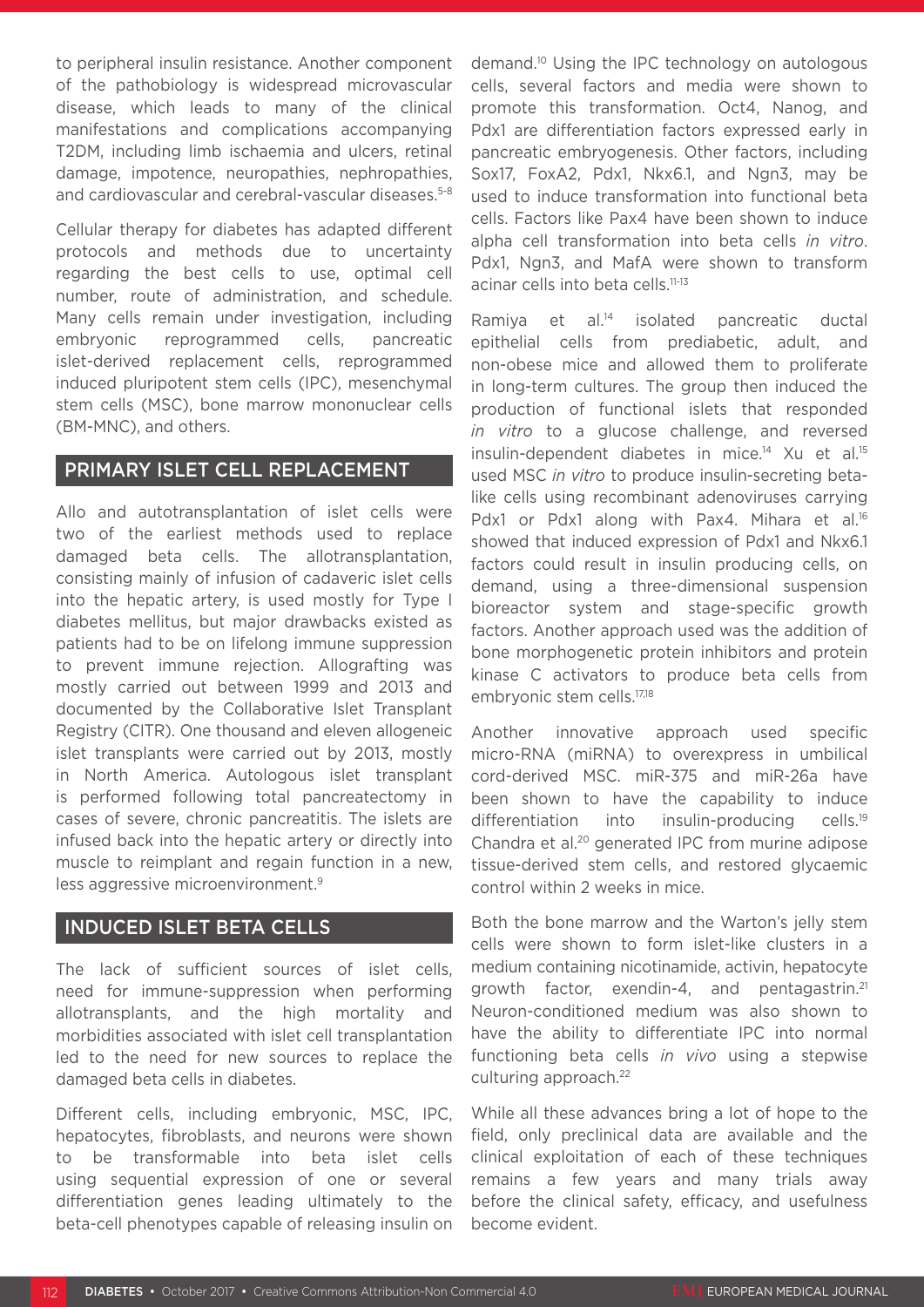### Table 1: Clinical trials using bone marrow hematopoietic and mononuclear cells to treat Type 2 diabetes mellitus.

| Author                        | Route of cell delivery                     | Dose per kg                  | Follow-up |
|-------------------------------|--------------------------------------------|------------------------------|-----------|
| Bhansali et al. <sup>24</sup> | BM-MNC locally (pancreas feeding arteries) | $3.2 \times 10^8$            | 12 months |
| Hu et al. $36$                | <b>BM-MNC locally</b>                      | $2.8\times10^9$              | 33 months |
| Estrada et al. <sup>60</sup>  | <b>BM-MNC locally</b>                      |                              | 12 months |
| Sood et al. <sup>49</sup>     | BM-MNC locally or systemically             | $5 - 7 \times 10^8$          | 12 months |
| Wang et al. <sup>33</sup>     | <b>BM-MNC locally</b>                      | $3.8\times10^9$              | 12 months |
| Wu et al. $25$                | <b>BM-MNC locally</b>                      | $3.8\times10^9$              | 12 months |
| Bhansali et al. <sup>47</sup> | <b>BM-MNC locally</b>                      | 10 <sup>9</sup> total vs MSC | 12 months |
| Wehbe et al. <sup>23</sup>    | <b>BM-MNC locally</b>                      | 2x10 <sup>6</sup>            | 24 months |
| Zhao et al. <sup>61</sup>     | Cord blood; IV                             |                              | 12 months |
| Tong et al. <sup>62</sup>     | Cord blood; locally                        | 2.88x10 <sup>6</sup>         |           |

BM-MNC: bone marrow mononuclear cells; IV: intravenous; MSC: mesenchymal stem cells.

# HAEMATOPOETIC AND BONE MARROW CELLS

There are about a dozen studies using peripheral and bone marrow derived CD34+ haematopoietic cells claiming effective diabetes control in human studies. The injection of the prepared cells into the arteries feeding the pancreas was used in most studies. The side effects were mild, including abdominal pain, nausea, and discomfort. The efficacy was again shown in several studies using glycated haemoglobin (HbA1c), C-peptide levels, and the need for fewer medications and insulin.23 (Table 1).

Autologous bone marrow contains hematopoietic stem cells, a mixture of mononuclear cells, a few mesenchymal cells, and other cells. Peripheral blood stem cells are mainly selected by their CD34 antigen positivity. Different preparations of the hematopoietic cells have been claimed to be effective in correcting hyperglycaemia, improvement of endogenous insulin production, and diminishing or eliminating the need for insulin and other diabetes controlling treatments.23-26 There is no evidence of *in vivo* BM-MNC differentiation into pancreatic beta cells;<sup>27</sup> there are other potential mechanisms to explain this improvement, including neovascularisation, endothelial repair, inflammatory environment modulation, and endogenous stem cell stimulation through paracrine mediators.28,29 The hematopoietic cells were shown to stimulate angiogenesis and vascularisation in ischaemic areas;30 their interaction with the microenvironment was also shown to stimulate the tissue's own endogenous stem cells to replace the injured cells resulting in repair.<sup>29</sup> By virtue of these processes, an anti-fibrosis effect was often observed.

The bone marrow can be separated by centrifugation with or without Ficoll-Paque density gradient into different sections. The bone marrow stem cells move to the injured areas where they secrete different growth factors and interact with the microenvironment.<sup>30,31</sup> No significant adverse events or safety issues have been reported to hinder the administration of these cells, except for procedure-related pain, minor bleeding, or haematomas.<sup>23-33</sup> Wang et al.<sup>33</sup> used autologous bone marrow to treat 31 patients with stem cell infusion into the major arteries feeding the pancreas. The HbA1c dropped by >1.5% within 30 days and the C-peptide increased at the 3-month follow-up mark. All patients were reported to have had a significant reduction of their anti-diabetic medications.25

BM-MNC were used by Bhansali et al.<sup>24</sup> in a prospective, randomised, placebo-controlled trial designed to treat 11 patients. Altogether, 9 of the 11 patients (82%) achieved 50% reduction of the insulin requirements and 10 (91%) achieved a HbA1c <7% in the intervention group. The C-peptide elevation is the surrogate used to demonstrate activation of the endogenous insulin production.<sup>34</sup> Wu et al.<sup>25</sup> reported treating 80 patients with BM-MNC with or without hyperbaric oxygen. The bone marrow was shown to help control the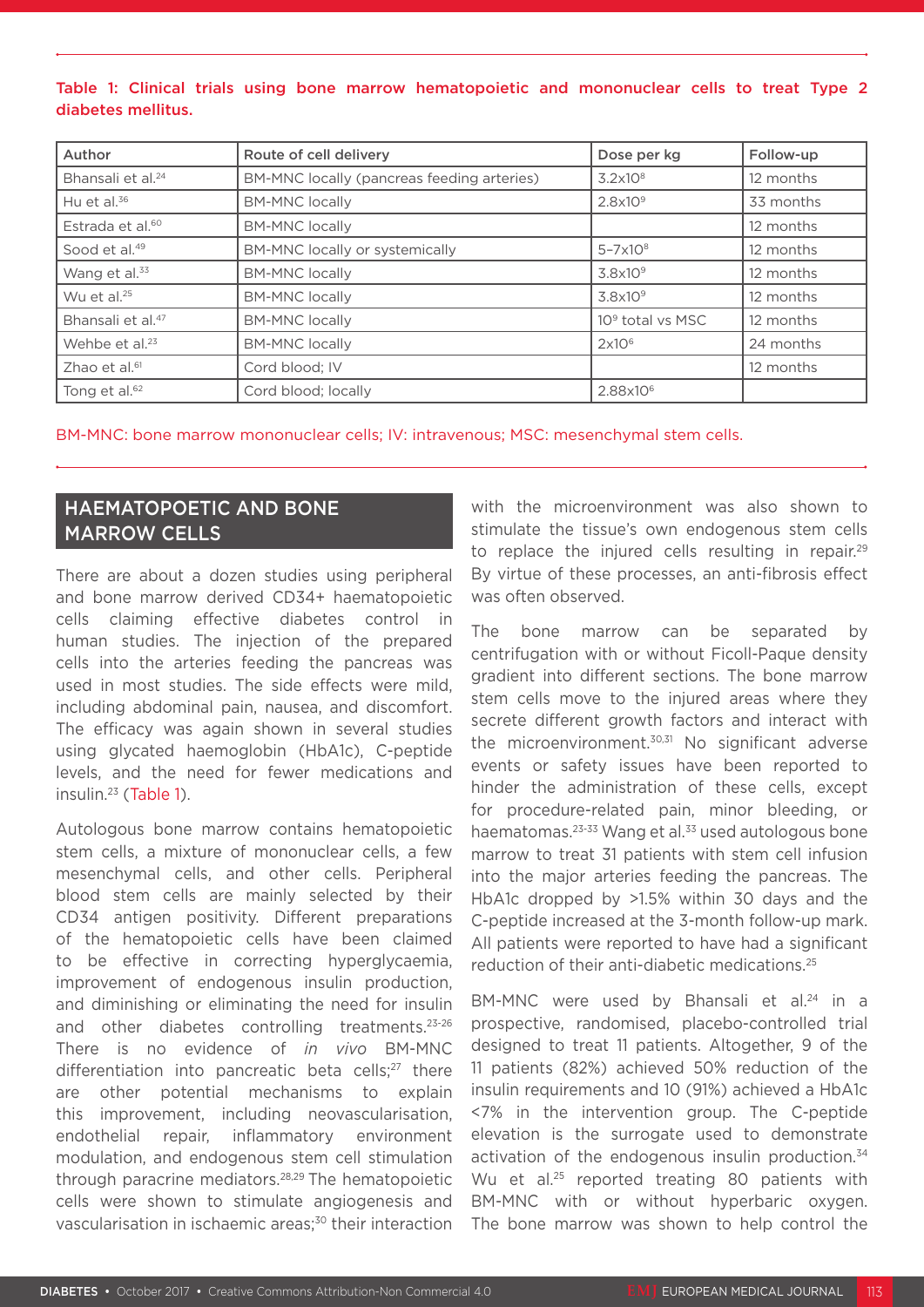diabetes, partially or completely in some cases, with no effect of the hyperbaric therapy.<sup>35</sup> Hu et al.<sup>36</sup> treated 118 patients with BM-MNC or insulin only. The BM-MNC were infused into the pancreas feeding arteries. The HbA1c and C-peptide levels improved significantly.36

Finally, two recent meta-analysis of published trials concluded that both BM-MNC and peripheral blood mononuclear cell infusion may result in improvement of the HbA1C, fasting plasma glucose, C-peptide levels, and endogenous insulin production at 12 months in the majority of treated patients. These two publications compiled several studies differing in terms of the number of cells used and routes of infusions, lacking the statistical significance and the proper randomisation design. Nevertheless, these data were exploited to support powerful conclusions and claims of safety and effectiveness.<sup>11,37,38</sup> Again, the duration of response varied between 6 months and 2 years as assessed by the HbA1C.

# UNDIFFERENTIATED MESENCHYMAL STEM CELLS

MSC are pluripotent progenitor cells with proven regenerative, angiogenic, anti-fibrosis, immunomodulatory, and growth-stimulating properties. The MSC can be isolated from different tissues in culture, including the placenta, bone marrow, adipose tissue, and fetal cord, among others. In T2DM, the MSC may achieve more than one goal, including endothelial blood vessel repair, balancing of the immune environment, stimulation of the endogenous stem cells, and ultimately islet cell repair and replacement. The MSC can be allogeneic or autologous and have to be sequentially cultured in specially defined conditions exploiting the property of attachment to the culture dishes.<sup>39,40</sup>

Even the conditioned medium where the MSC are cultured were found to have similar capacity and properties to regulate glucose in diabetic mice, indicating a major paracrine contribution.<sup>41</sup> The MSC create a microenvironment that promotes the endogenous cells to proliferate and regain function.40 Some paracrine factors have been identified, like the vascular endothelial growth factor alpha, platelet-derived growth factor, angiopoietin-1, and insulin-like growth factor.<sup>41</sup>

The known immune regulatory and immune privileged properties of MSC with a low expression of Class II major histocompatibility complex and co-stimulatory molecules allow them to suppress the proliferation of T and B lymphocytes and modulate their immune responses, including antibody formation, cytotoxicity of T and natural killer cells, B cell maturation by promotion of the T cell tolerance, and induction of the proliferation of regulatory  $T$  cell populations.<sup>42,43</sup> The sum of these processes may lead to the sparing of the pancreatic cells from the ongoing destruction. MSC have been claimed to induce autophagy as well and by this mechanism promote cellular repair and wound healing.43,44 Several studies provided evidence that MSC may help alleviate the insulin resistance encountered in T2DM. The reversal or attenuation of the insulin resistance may be mediated by the cytokines released and possibly their effects on the macrophages, but the exact mechanisms remain far from understood. No significant acute allergic or immunologic events have been reported but occasional mild nausea, vomiting, headaches, abdominal pain at the puncture site, haemorrhage, or haematoma may occur (Table 2).45-52

| Author                        | Route of cell delivery | Dose per kg           | Follow-up |
|-------------------------------|------------------------|-----------------------|-----------|
| Bhansali et al. <sup>46</sup> | Locally                | $3.2\times10^8$       | 12 months |
| Liu et al. $48$               | Locally and IV         | 1x10 <sup>6</sup>     | 12 months |
| Jiang et al. <sup>50</sup>    | Locally                | $1.35\times10^{6}$    | 6 months  |
| Kong et al. <sup>51</sup>     | Systemically           |                       | 12 months |
| Skyler et al. <sup>54</sup>   | Locally                | $0.3 - 2 \times 10^6$ | 24 months |
| Li et al. $53$                | Locally                |                       | 12 months |

#### Table 2: Clinical trials using mesenchymal stem cells to treat Type 2 diabetes mellitus.

#### IV: intravenous.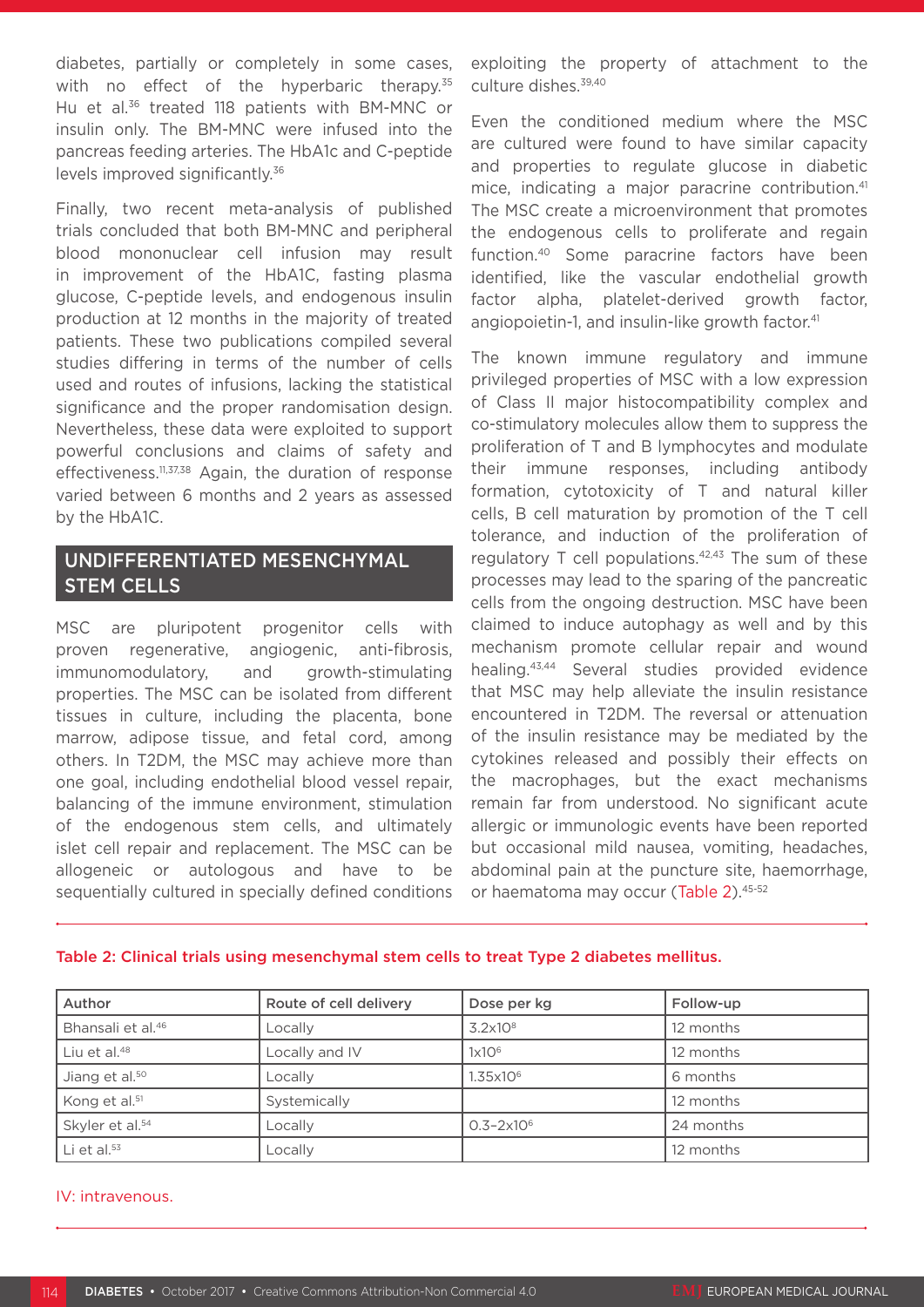The fate of the infused cells was explored by Sood et al.49 who gave radio-labelled fluorodeoxyglucose bone marrow MSC (BM-MSC) to mice intravenously or into the superior pancreatico-duodenal and splenic arteries. Positron emission tomography tracking showed that the MSC given through the intravenous route homed to the lungs before spreading through the systemic circulation. The locally injected cells partially migrated to the pancreas. The HbA1c reduction and insulin requirements were proven to be superior when the cells were injected directly into the pancreas feeding arteries.49

Bhansali et al.46 infused BM-MSC to treat 10 patients and showed reduction of the insulin requirements; in addition, 3 patients were able to discontinue insulin completely. Wang et al.<sup>43</sup> reported a reduction in the HbA1C levels as early as 1 month. The same phenomenon was also observed in two other clinical trials carried out by other researchers; HbA1C was found to diminish starting at 3 months and lasting 1 year on average.50-52 The effect of the cells was shown to persist between 9 months and 2 years. 43,50-52

Multiple MSC injections were used in some trials in an attempt to prolong their effects, but no clear results have been reached on the best schedule of injection and there is no consensus on the optimal time or interval of MSC infusion in diabetic patients. What is clear from different reports is that the effect is typically limited to several months, although it may persist up to 2 years.<sup>49,51,52</sup>

Another important issue to consider is the best dose of the effector cells. While most studies used a cell number dependent on the weight, on average 10<sup>6</sup>-2.6×10<sup>7</sup>cells/kg are being used.<sup>38</sup> The response has been reported to be dose-dependent in some, but not all, studies.<sup>53</sup> The effects on hyperglycaemia were observed early on in some studies but the C-peptide followed later, peaking at 6 months. The effects, on average, lasted about 12 months following MSC implantation. Hu et al.<sup>52</sup> reported that the normalisation of the C-peptide peaked at 1 year and declined over the following 2 years.48,50,51

Skyler et al.<sup>54</sup> published a milestone Phase III. placebo-controlled, multicentre clinical study in July 2015 using allogeneic MSC at an escalating dose. The target HbA1c of ≤7% was achieved by 33% (5 of 15) of the subjects who received the 2.0×106 cells/kg dose and 50% of those receiving  $1.0 \times 10^6$  cells/kg.

The source of the MSC was adult allogeneic bone-marrow precursor cells. Only one dose of MSC was given intravenously with no significant side effects reported. No patients discontinued the study because of an adverse event.<sup>54</sup>

Finally, Domouky et al.<sup>55</sup> transplanted 40 rats with BM-MSC or IPC with differentiated insulin producing cells. Both groups showed improvement of diabetic control but the IPC group displayed normal regeneration and distribution of the beta cells in the pancreas and resumption of endogenous insulin production to a more significant degree.<sup>55</sup>

## DIABETIC COMPLICATIONS

The pathobiology of diabetic complications is closely related to the diabetic vasculopathies and the inflammatory microenvironment. On the clinical platform impotence, neuropathies, wound healing, renal failure, retinal damages, cardiac failure, and leg ulcers, among other complications, can make life exceedingly challenging for T2DM patients. Several trials have shown efficacy, or at least improvement, of the diabetic complications. Cao et al.56 used BM-MSC to show improved healing of diabetic foot ulcers. Packham et al.<sup>57</sup> showed that the infusion of allogeneic mesenchymal precursor cells in patients suffering from diabetic nephropathy using a commercially available allogeneic MSC (Rexlemestrocel-L®, Mesoblast, New York City, New York, USA) is safe and tolerable for human use and may stabilise or improve diabetic nephropathy.<sup>57</sup> Xiang et al.<sup>58</sup> showed that rats treated with BM-MSC conditioned medium had enhanced vascular remodelling after an induced stroke. Zhang et al.<sup>59</sup> reported restoration of vision in diabetic retinopathy in rats after intra-vitreal injection of neural stem cells originating from human umbilical cord-derived MSC. Treatment of diabetic rats prevented the decline in brainderived neurotrophic factor levels usually caused by diabetes.59 Intralesional BM-MNC injections into skin ulcers and its surroundings have been shown to improve the limb perfusion and ulcer healing in patients with critical limb ischaemia.31

### CONCLUSION AND FUTURE DIRECTIONS

There are about 50 ongoing studies on stem cell use in T2DM that are registered at www.clinicaltrials.gov. There has been a large number of small published studies that indeed do not constitute a solid scientific proof of the efficacy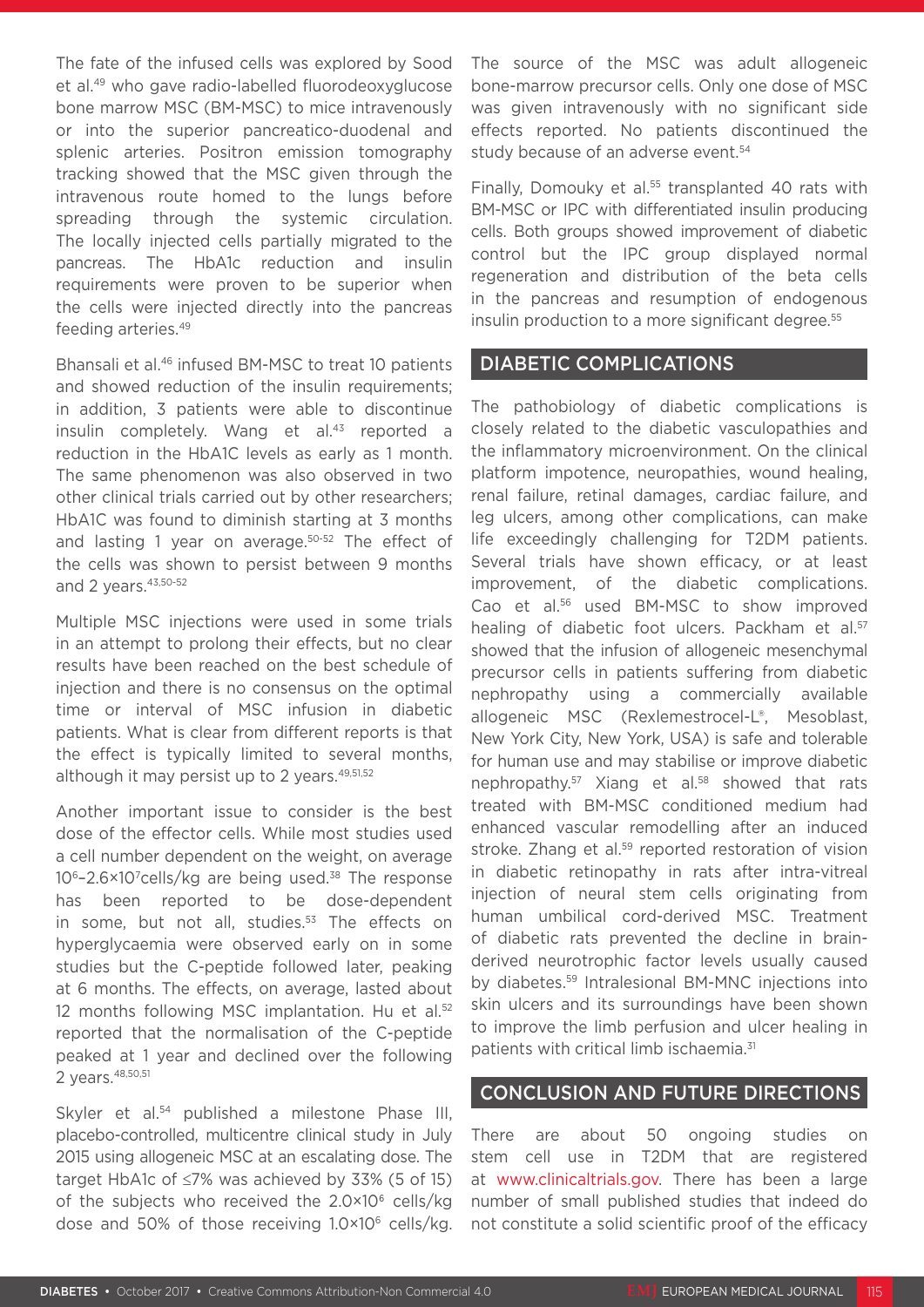of different stem cells being tried. Due to most published data lacking statistical significance and a blinded randomisation scheme, we feel that it is futile to employ meta-analytical methods to draw useful conclusions. One big issue is whether cells are comparable between laboratories. In other words, we do not have enough data to assume each study is not reporting on a different cell subtype, due to missing flow cytometric identification in most studies. The introduction of pre-prepared or frozen cells, like the MSC of umbilical or bone marrow origin, by different pharmaceutical companies has proven extremely expensive at this point and definitely out of reach to the vast majority of individuals. Larger studies are needed to advance the field and understand the best way to realise its potential. We believe stem cell therapy should only be used within clinical trials at this time, until enough evaluable data becomes available.

Caution has to be exerted to expand the regulatory work necessary to frame this new field and help it enhance our armamentarium against T2DM. The laboratory methods, like culture conditions and methods of cell numbering, have to be better thought of and more uniformly standardised, and the interpretation of the results should be done critically. Many biases have to be excluded by adopting better double blinded randomisation, statistical methods, and large enough sample sizes. Most researchers in the field are working through the preclinical phases of experimenting with the differentiation of different stem cells into insulin-producing beta cells while another group is exploiting the anti-inflammatory properties of the bone marrow and MSC. The future of stem cells may be heading towards restoring and executing both strategies at the same time.

### REFERENCES

1. Laura Margottini. Final chapter in Italian stem cell controversy? 2014. Available at: http://www.sciencemag. org/news/2014/10/final-chapter-italianstem-cell-controversy. Last accessed: 22 May 2017.

2. GEN News Highlights. Final nail in stress-induced stem cells' coffin. 2015. Available at: http://www.genengnews.com/ gen-news-highlights/final-nail-in-stressinduced-stem-cells-coffin/81251771. Last accessed: 20 May 2017.

International diabetes federation. Diabetes Atlas, 7<sup>th</sup> edition. 2015. Available at: https://www.idf.org/elibrary/epidemiology-research/diabetesatlas/13-diabetes-atlas-seventh-edition. html. Last accessed: 12 April 2017.

4. Diabetes Pro. Fast facts – data and statistics about diabetes. 2014. Available at: https://professional.diabetes.org/ content/fast-facts-data-and-statisticsabout-diabetes. Last accessed: 10 May 2017.

5. Cersosimo E et al. Pathogenesis of type 2 diabetes mellitus.2015. Available at: http://www.endotext.org/?s=pathog enesis+of+type+2+diabetes+mellitus+. Last accessed: 1 June 2017.

6. Butler AE et al. Beta-cell deficit and increased beta-cell apoptosis in humans with type 2 diabetes. Diabetes. 2003; 52(1):102-10.

7. Folli F et al. Altered insulin receptor signaling and β-cell cycle dynamics in type 2 diabetes mellitus. PLoS One. 2011; 6(11):e28050.

8. Vijan S. Type 2 diabetes in the clinic.

Ann Intern Med. 2015;162(5):ITC1-16.

9. Collaborative Islet Transport Registry (CITR). 9th annual report. 2015. Available at: http://www.citregistry.org/. Last accessed: 10 June 2017.

10. Pagliuca F et al. Generation of functional human pancreatic β cells in vitro. Cell. 2014;159(2):428-39.

11. Walczak MP et al. Directed differentiation of human iPSC into insulin producing cells is improved by induced expression of PDX1 and NKX6.1 factors in IPC progenitors. J Transl Med. 2016;14(1):341.

12. Moriscot C et al. Human bone marrow mesenchymal stem cells can express insulin and key transcription factors of the endocrine pancreas developmental pathway upon genetic and/or microenvironmental manipulation in vitro. Stem Cells. 2005;23(4):594-603.

13. Xie QP et al. Human bone marrow mesenchymal stem cells differentiate into insulin-producing cells upon microenvironmental manipulation in vitro. Differentiation. 2009;77(5):483-91.

14.Ramiya V et al. Reversal of insulindependent diabetes using islets generated in vitro from pancreatic stem cells. Nat Med. 2000;6(3):278-82.

15. Xu L et al. PAX4 promotes PDX1 induced differentiation of mesenchymal stem cells into insulin-secreting cells. Am J Transl Res. 2017;9(3):874-86.

16. Mihara Y et al. Production of pancreatic progenitor cells from human induced pluripotent stem cells using a three-dimensional suspension bioreactor system. J Tissue Eng Regen Med. 2017.

17. Chen S et al. A small molecule that directs differentiation of human ESCs into the pancreatic lineage. Nat Chem Biol. 2009;5:258-65.

18. Kroon E et al. Pancreatic endoderm derived from human embryonic stem cells generates glucose-responsive insulin-secreting cells in vivo. Nat Biotechnol. 2008;26:443-52.

19. Bai C et al. MicroRNAs can effectively induce formation of insulin-producing cells from mesenchymal stem cells. J Tissue Eng Regen Med. 2017. [Epub ahead of print].

20. Chandra V et al. Generation of pancreatic hormone-expressing isletlike cell aggregates from murine adipose tissue-derived stem cells. Stem Cells. 2009;27(8):1941-53.

21. Wu LF et al. Differentiation of Wharton's jelly primitive stromal cells into insulin-producing cells in comparison with bone marrow mesenchymal stem cells. Tissue Eng Part A. 2009;15(10): 2865-73.

22. Chao KC et al. Islet-like clusters derived from mesenchymal stem cells in Wharton's jelly of the human umbilical cord for transplantation to control type 1 diabetes. PLoS One. 2008;3(1):e1451.

23. Wehbe T et al. Bone marrow derived stem cell therapy for type 2 diabetes mellitus. Stem Cell Investig. 2016;3:87.

24. Bhansali A et al. Efficacy and safety of autologous bone marrow-derived stem cell transplantation in patients with type 2 diabetes mellitus: a randomized